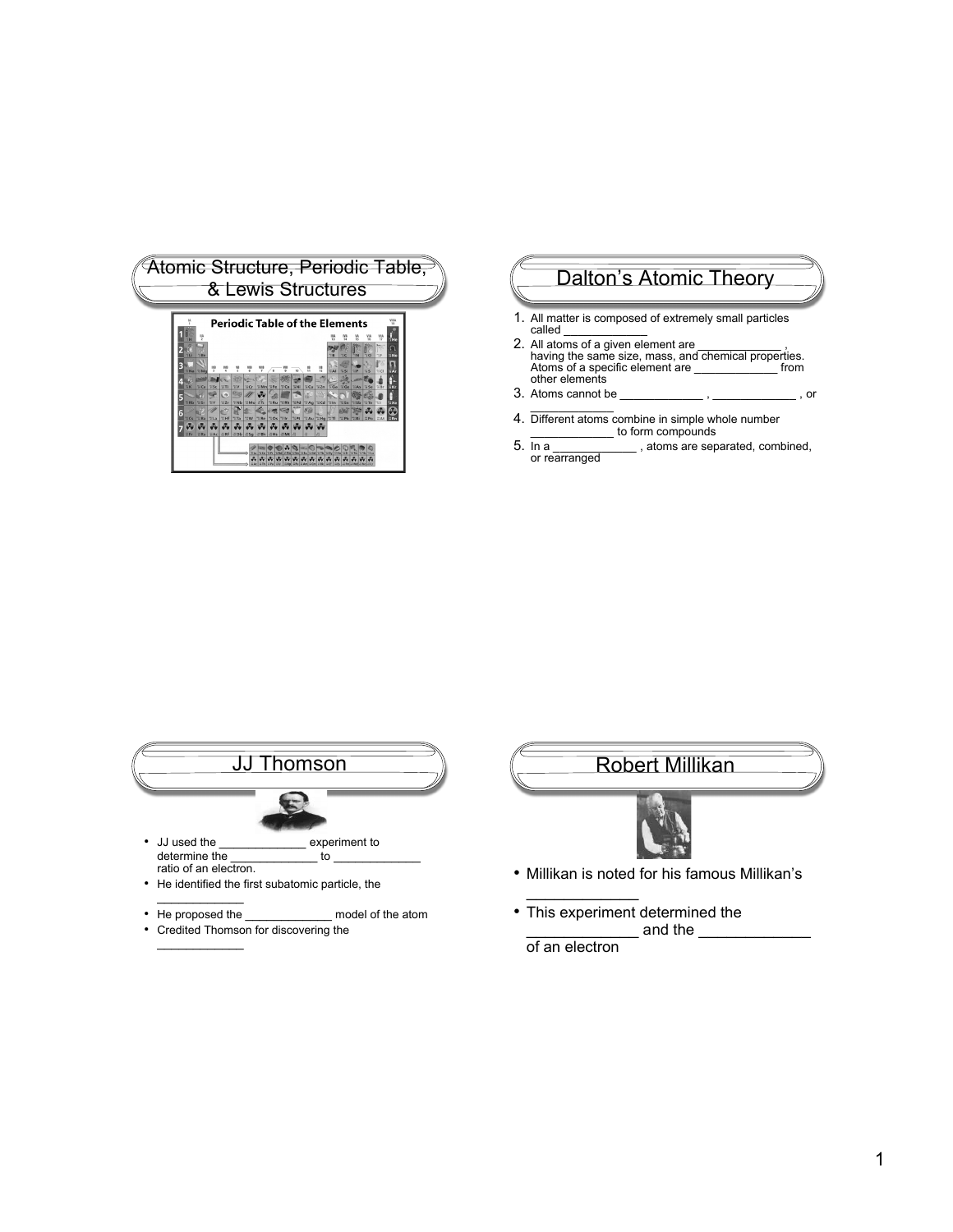

\_\_\_\_\_\_\_\_\_\_\_\_ , \_\_\_\_\_\_\_\_\_\_\_\_ and charged

• Proposed the model which stated that there was a nucleus with a positive charge and electrons around the outside

James Chadwick



- Chadwick showed that the nucleus also contained
- He is credited for the discovery of the

 $\mathcal{L}$  . The set of the set of the set of the set of the set of the set of the set of the set of the set of the set of the set of the set of the set of the set of the set of the set of the set of the set of the set of t

Basic Definitions

• **\_\_\_\_\_\_\_\_\_\_\_\_** – smallest unit of an element that retains the properties of that element

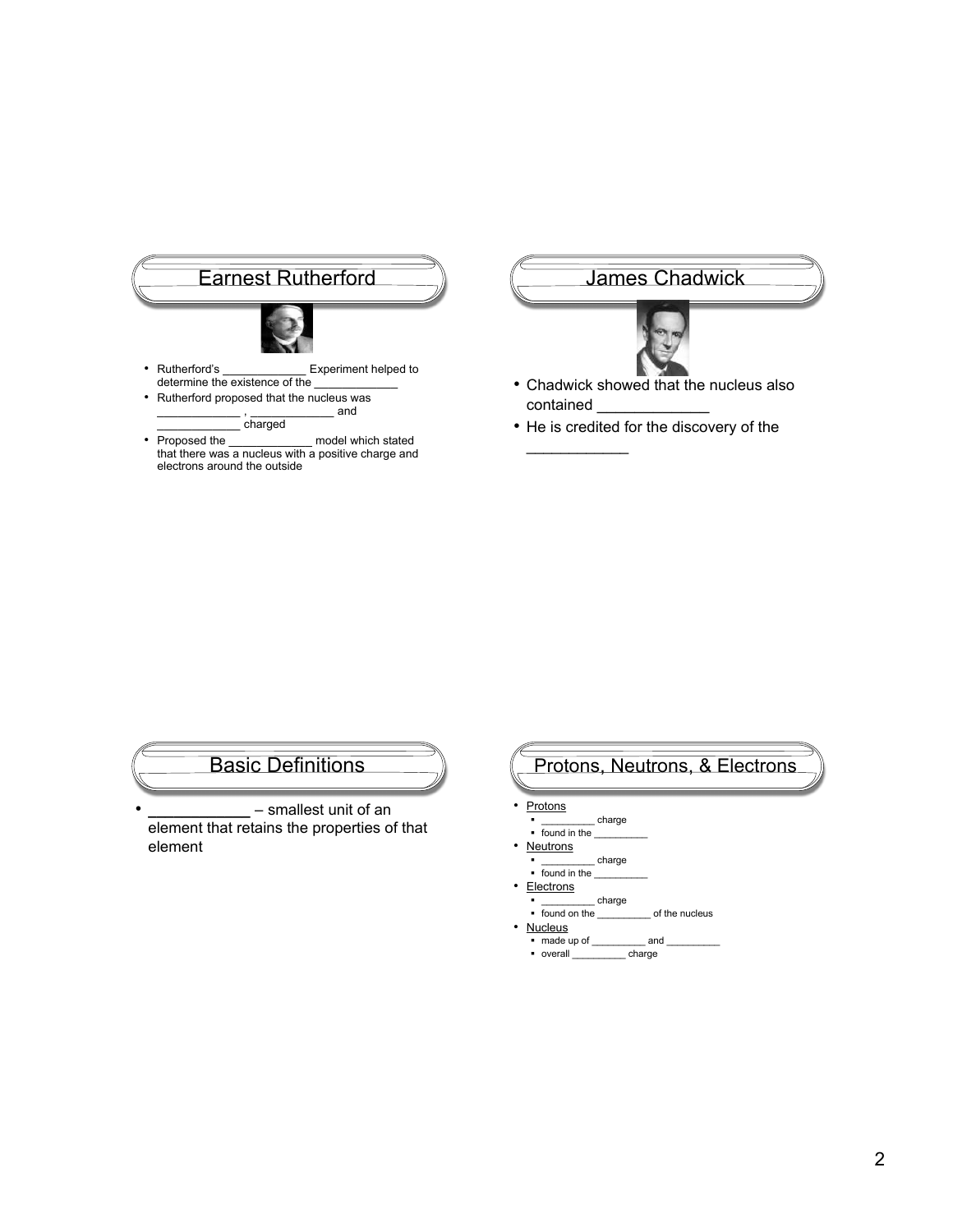|                    | $\circ$                   | 3 protons<br>3 neutrons                                     |
|--------------------|---------------------------|-------------------------------------------------------------|
|                    | 8<br>$\Omega$             |                                                             |
| Proton             |                           |                                                             |
| Neutron            |                           |                                                             |
| Electron           | $\circ$<br>u              |                                                             |
|                    |                           | TABLE.2.1 Comparison of the Proton, Neutron, and Electron - |
| Particle<br>Proton | Charge<br>Positive $(1+)$ | Mass (arra)<br>1.0073                                       |
| Neutron            | None (neutral)            | 1.0087                                                      |
| Electron           | Negative $(1-)$           | $5.486 \times 10^{-4}$                                      |

# **Atomic Numbers**

- $(Q)$  number of \_\_\_\_\_\_\_\_\_\_ in the nucleus of an atom of that element.
- The number of protons determines the \_\_\_\_\_\_\_\_\_\_ of an element
- The number of protons for an element \_\_\_\_\_\_\_\_\_\_\_\_ be changed.



- Atoms have no overall electrical charge so the number of \_\_\_\_\_\_\_\_\_\_ must equal the number of  $\begin{array}{ccc} \hline \end{array}$  .
- The number of electrons can be changed when determining the charge of an \_\_\_\_\_\_\_\_\_\_\_.



- The sum of the protons and neutrons in the nucleus is the \_\_\_\_\_\_\_\_\_\_(A) of that particular atom.
- Isotopes of an element have different mass numbers because they have different numbers of \_\_\_\_\_\_\_\_\_\_\_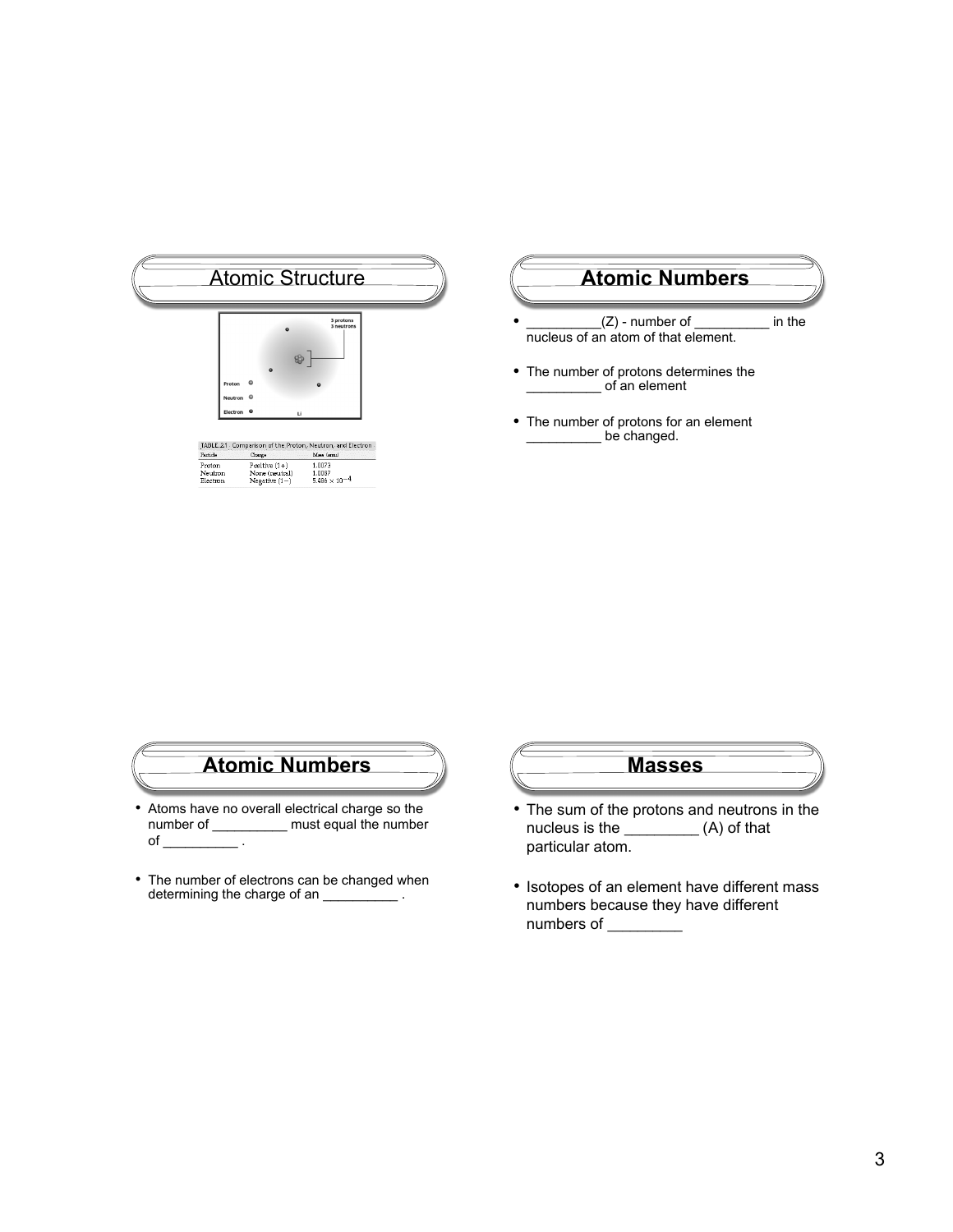

- protons) will appear at the \_\_\_\_\_\_\_\_\_\_
- The mass number (number of protons plus neutrons will appear at the \_\_\_\_\_\_\_\_\_\_
- The element symbol will appear to the **will as a set of the will also the**
- The different number of neutrons has NO bearing on chemical reactivity



# Writing the Names of Isotopes

• Write the name of the element – the mass number

Ł

• For example  $12^6$  C would be named:

| Try the following |                 |           |                |             |       |  |  |
|-------------------|-----------------|-----------|----------------|-------------|-------|--|--|
| Name              | Symbol          | # Protons | # Neutrons     | # Electrons | Mass# |  |  |
| Carbon - 11       |                 |           |                |             |       |  |  |
|                   | 197<br>Au<br>79 |           |                |             |       |  |  |
|                   |                 | 1         | $\overline{2}$ |             |       |  |  |
|                   |                 |           |                | 25          | 55    |  |  |
| Oxygen - 15       |                 |           |                |             |       |  |  |

|                 |        |           | ry this one |             |        |
|-----------------|--------|-----------|-------------|-------------|--------|
| Name            | Symbol | # Protons | # Neutrons  | # Electrons | Mass # |
| lodine -1 - 130 |        |           |             |             |        |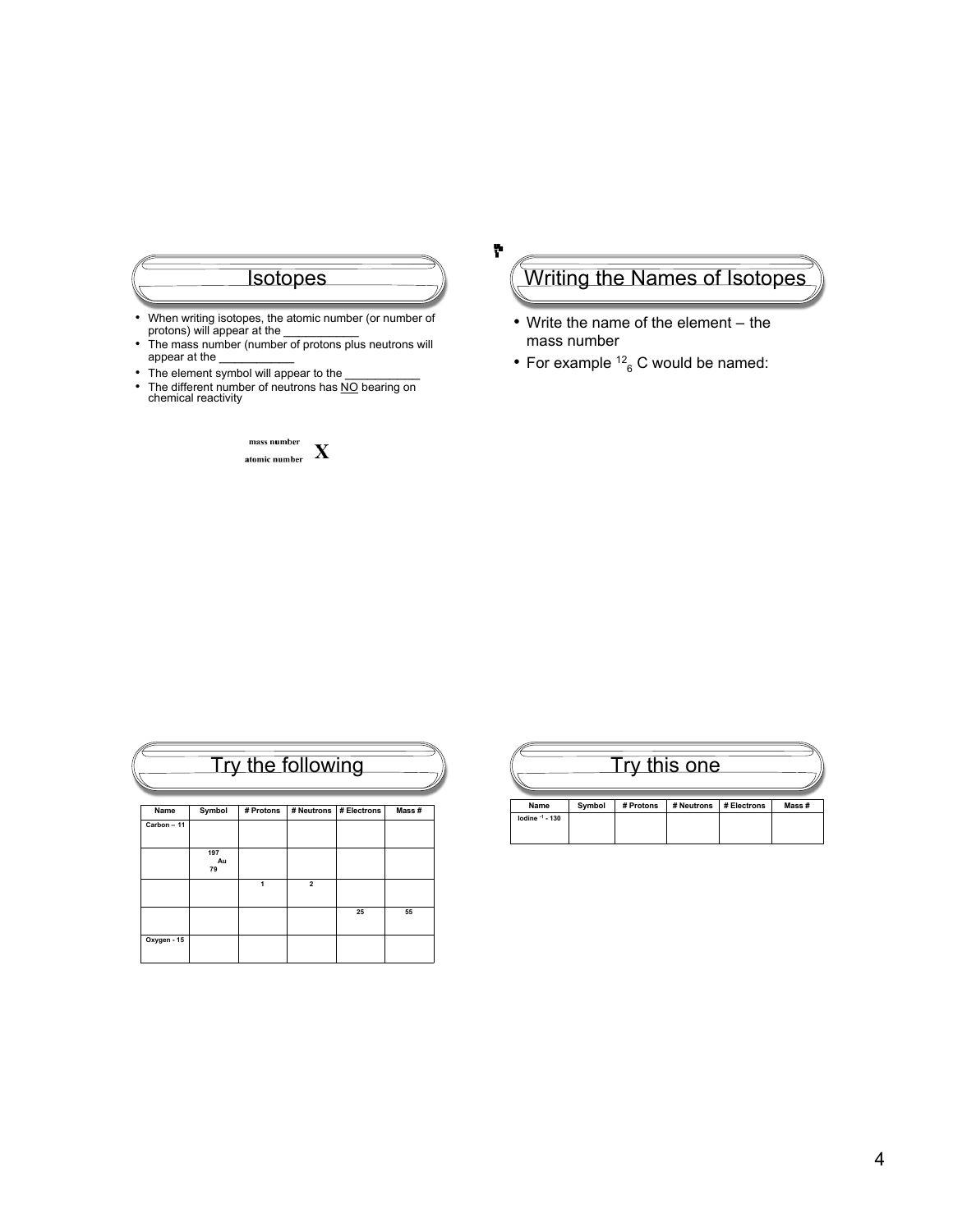

# **Calculating Atomic Mass**

• Copper exists as a mixture of two isotopes.The lighter isotope (Cu-63), with 29 protons and 34 neutrons, makes up 69.17% of copper atoms.The heavier isotope (Cu-65), with 29 protons and 36 neutrons, constitutes the remaining 30.83% of copper atoms. Calculate the atomic mass of Copper.

# **Calculating Atomic Mass**  $\left(\begin{array}{ccc} \hline \hline \hline \hline \hline \hline \end{array}\right)$  Try this one.

Calculate the atomic mass of germanium.

| <b>Isotope</b> | Abundance (%) | <b>Atomic Mass (amu)</b> |
|----------------|---------------|--------------------------|
| Geranium-70    | 21.23         | 69.924                   |
| Geranium-72    | 27.66         | 71.922                   |
| Geranium-73    | 7.73          | 72.923                   |
| Geranium-74    | 35.94         | 73.921                   |
| Geranium-76    | 7.44          | 75.921                   |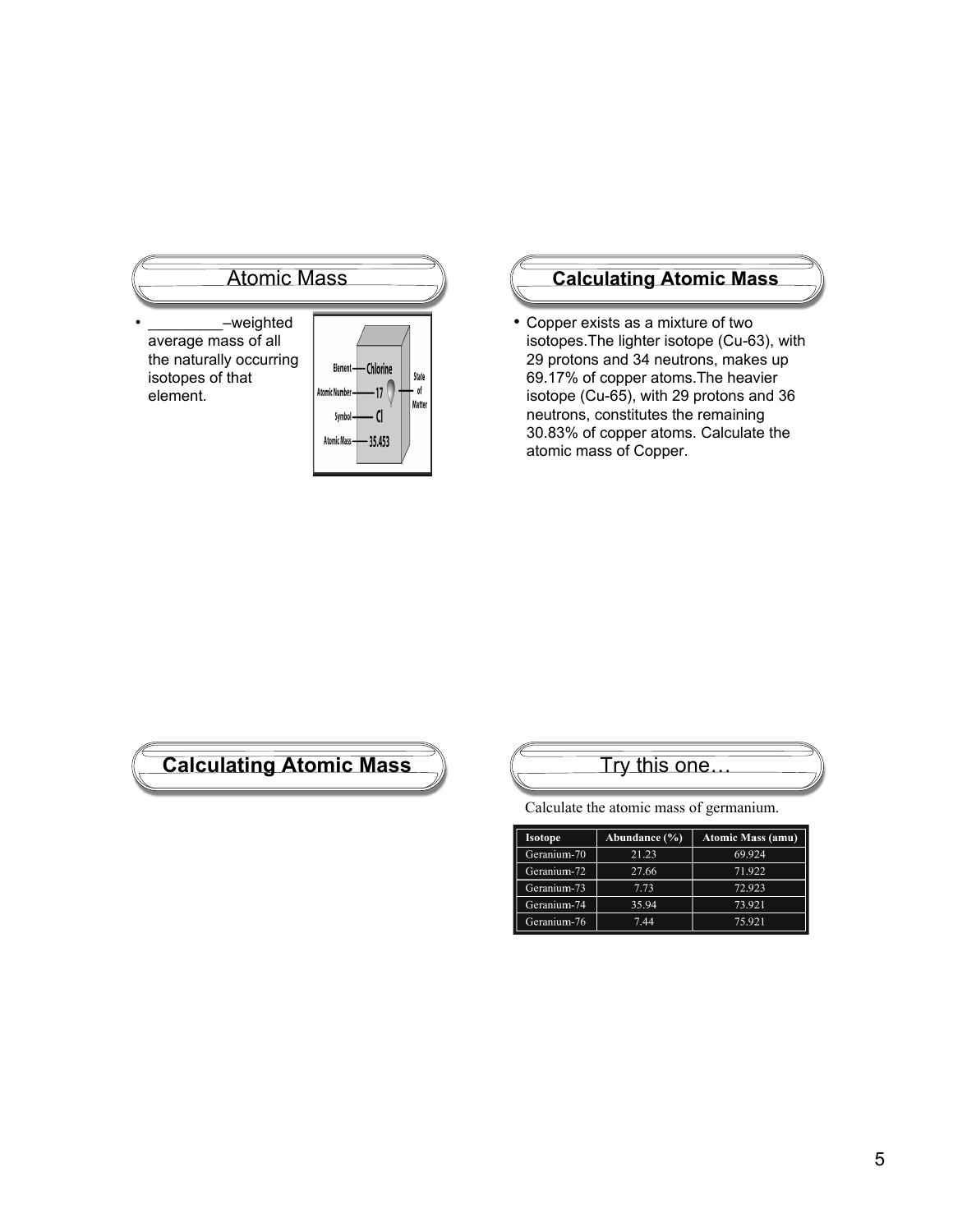#### You can tell many things from an isotope formula

- Hydrogen has three naturally occurring isotopes in nature: Hydrogen – 1, Hydrogen  $-2$ , and Hydrogen  $-3$ .
	- Which is the most abundant in nature?
	- Which is the heaviest?

#### Periodic Table

- arrangement of elements in order of increasing atomic number with elements having similar properties in vertical columns

 $\blacksquare$  - vertical columns

- **\_\_\_\_\_\_\_\_\_** – horizontal rows

|       | <b>Group Names</b> |  |
|-------|--------------------|--|
| Group | Name               |  |
| 1A    |                    |  |
| 2A    |                    |  |
| 3A    |                    |  |
| 4A    |                    |  |
| 5A    |                    |  |
| 6A    |                    |  |
| 7A    |                    |  |
| 8A    |                    |  |

### **Groups**

• The group tells you the number of

 $\overline{\phantom{a}}$ 

• Valence electrons - electrons in the \_\_\_\_\_\_\_\_\_\_ shell of the atom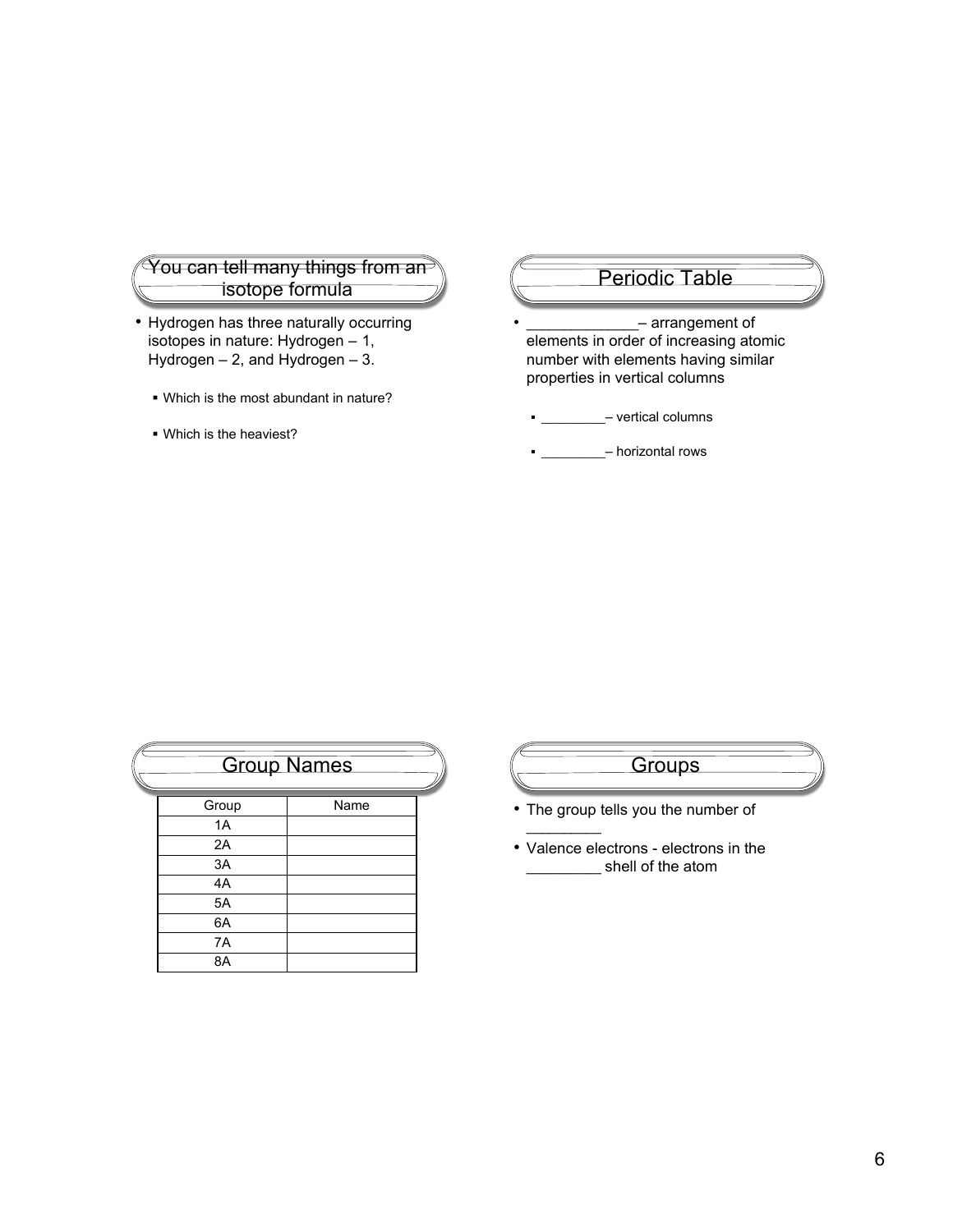#### **Characteristics**

- Elements in the same group exhibit similar chemical characteristics due to the fact that they all have the same number of
- The most stable number of valence electrons is \_
- This is called an \_\_\_\_\_\_\_\_\_

 $\mathcal{L}_\text{max}$  .

#### **Physical States and Classes of the Elements**

- The majority of the elements are \_\_\_\_\_\_\_\_\_\_ . They occupy the entire left side and center of the periodic table.
- \_ occupy the upper-right-hand corner.
- \_\_\_\_\_\_\_\_\_\_\_ are located along the boundary between metals and nonmetals.

# **Metals**

- are elements that have luster, conduct heat and electricity, and usually bend without breaking.
- All metals except \_\_\_\_\_\_\_\_\_\_ are solids at room temperature

### Transition Metals

- The elements in Groups B of the periodic table are called the
- All transition elements are \_\_\_\_\_\_\_\_\_\_\_.
- Many transition metals can have more than one charge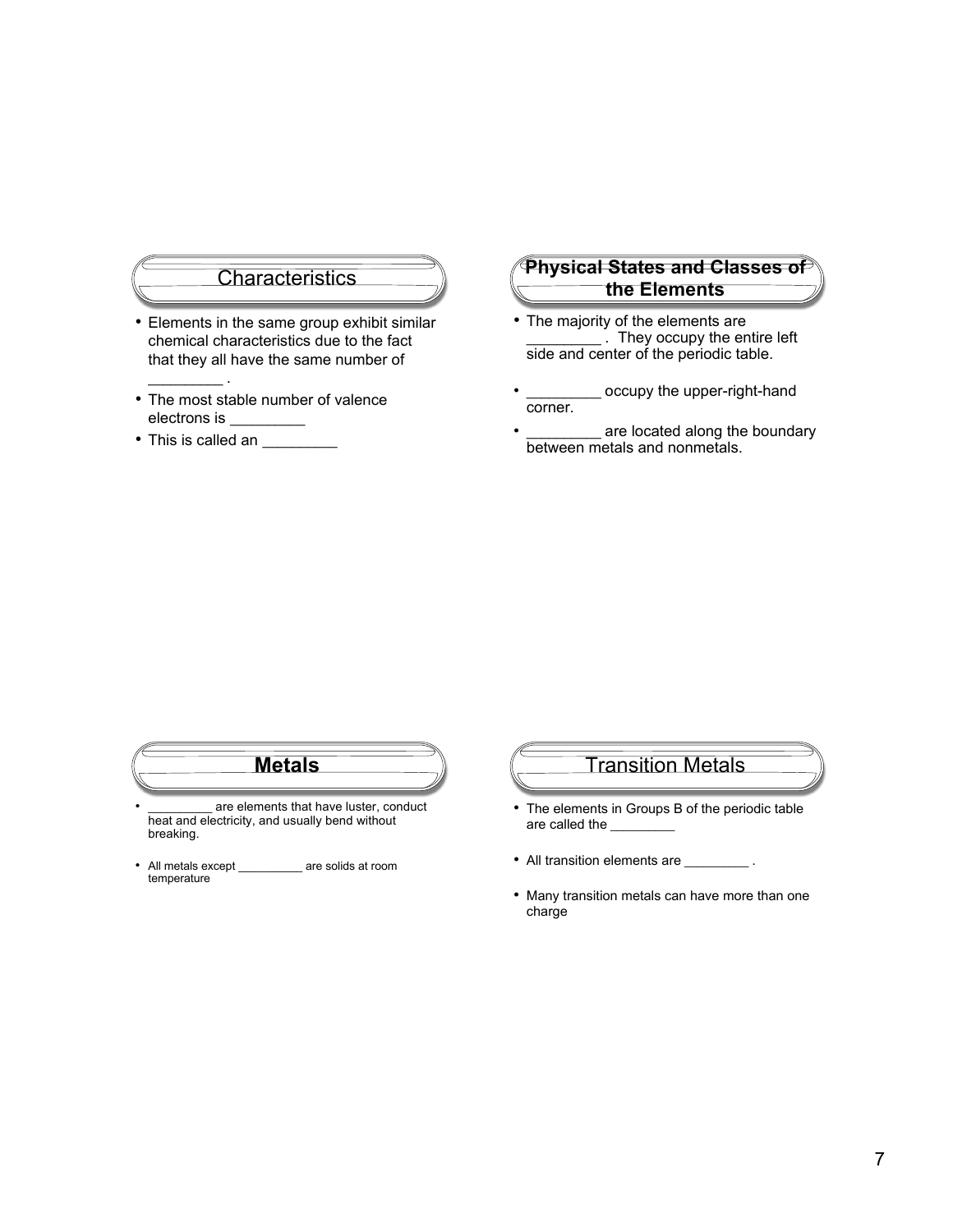# **Non Metals Metalloids**

- Most don't conduct electricity, are much poorer conductors of heat than metals, and are brittle when solid.
- Many are gases at room temperature; those that are solids lack the luster of metals.

have some chemical and physical properties of metals and other properties of nonmetals.



# Nuclear vs. Chemical

- Occurs when bonds are broken and formed
- Atoms remain unchanged, but the may be rearranged • Involve only valence
- electrons
- Have small energy changes
- Reaction rates are influenced by temperature, pressure, concentration, and catalysts
- Occurs when nuclei emit particles and/or rays
- Atoms of one element are converted into another element
- May involve protons, neutrons, or electrons
- Have large energy changes
	- Reaction rates are not affected

### **Types of Radiation**

• The three most common types of radiation are alpha (*α*), beta (β), and gamma (γ).